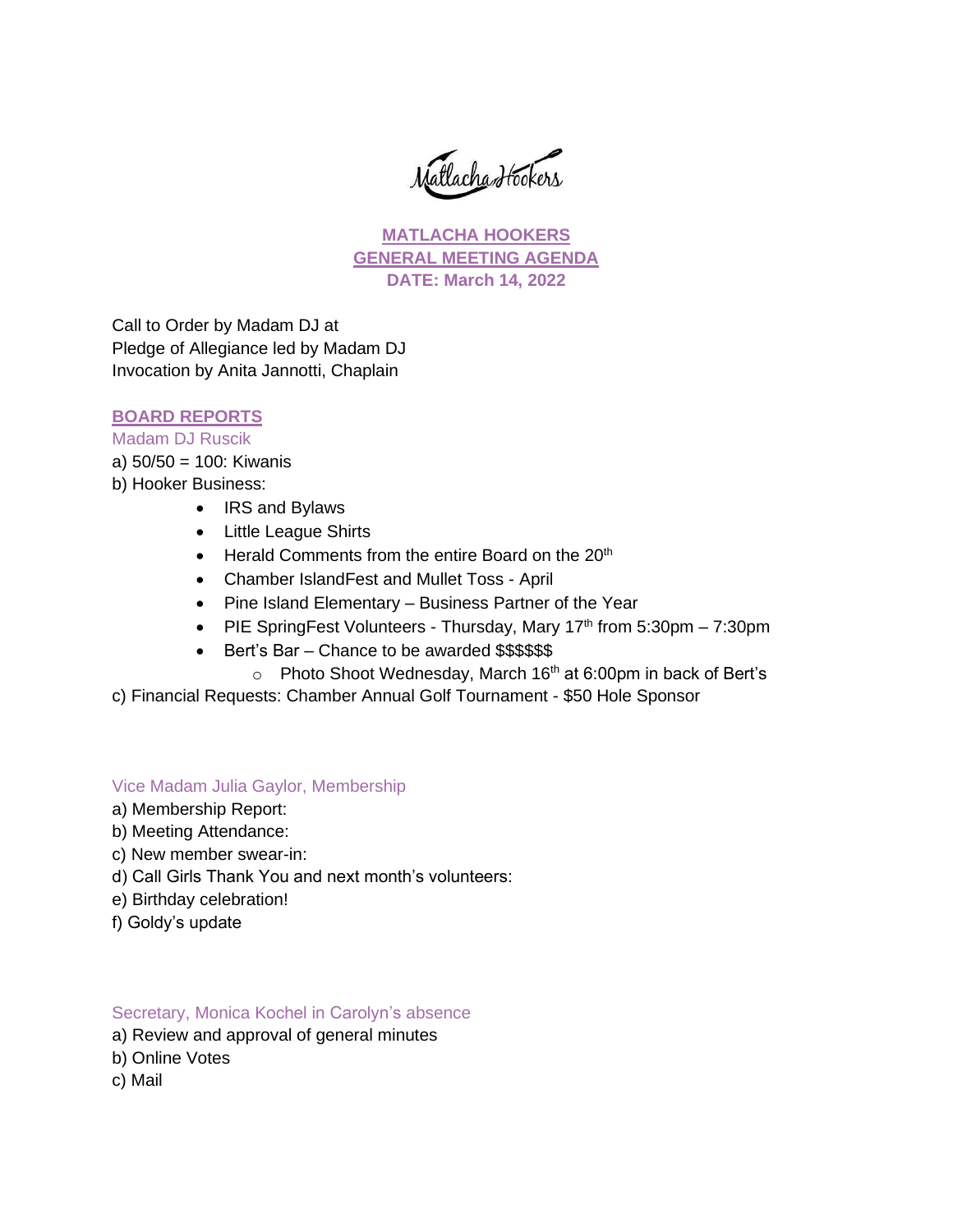## Treasurer, Deb Syring

- a) Review and approval of financial reports
- b) 2022 Budget
- c) WebEx Financial Statement Tutorial

## Chaplain, Anita Jannotti

- a. Chaplin Report
- b. Outreach Report

# **EVENTS AND ACTIVITIES:**

1.Fundraisers

- a) Merchandise Report: Linda and Jill
- b) ArtFest Lorie and Theresa
- c) Luau Joanne
	- a. Wrap up Meeting on Monday, March 28<sup>th</sup> at SJC Civic Association 6:00pm
- d) Bag 'n Tag Donna/Julia and DJ/Michele
	- a. Final Sort and Packing Day Friday, March  $18<sup>th</sup>$  9:00am
	- b. Breakfast and Event Saturday, March  $19<sup>th</sup>$ 
		- i. Set up 7:00am
		- ii. Breakfast 8:00am until 11:00am
		- iii. Bag 'n Tag 8:30am until 1:00pm
- e) Scholarships Natalie

## 2. Community Support

- a) Adopt-A-Road: March 26, 2022
- b) Blood Drive: May 7, 2022- location TBD
- c) Mini MangoMania. Saturday, July 16, 2022
- d) 4th of July parade We have a theme!!
- e) School supply drive Just a reminder
- f) F.I.S.H Clothes for Kids Same as above
- g) Pine Island Food Pantry needs Karen

# **OTHER:**

50/50 collected \$ Tonight's winner:

Tonight's donation to Food Pantry \$

Next Board Meeting: Monday, April 4, 2022 6:00 p.m. Location TBA.

Next General Meeting: Monday, April 11, 2022 6:30 p.m. @

Meeting adjourned @